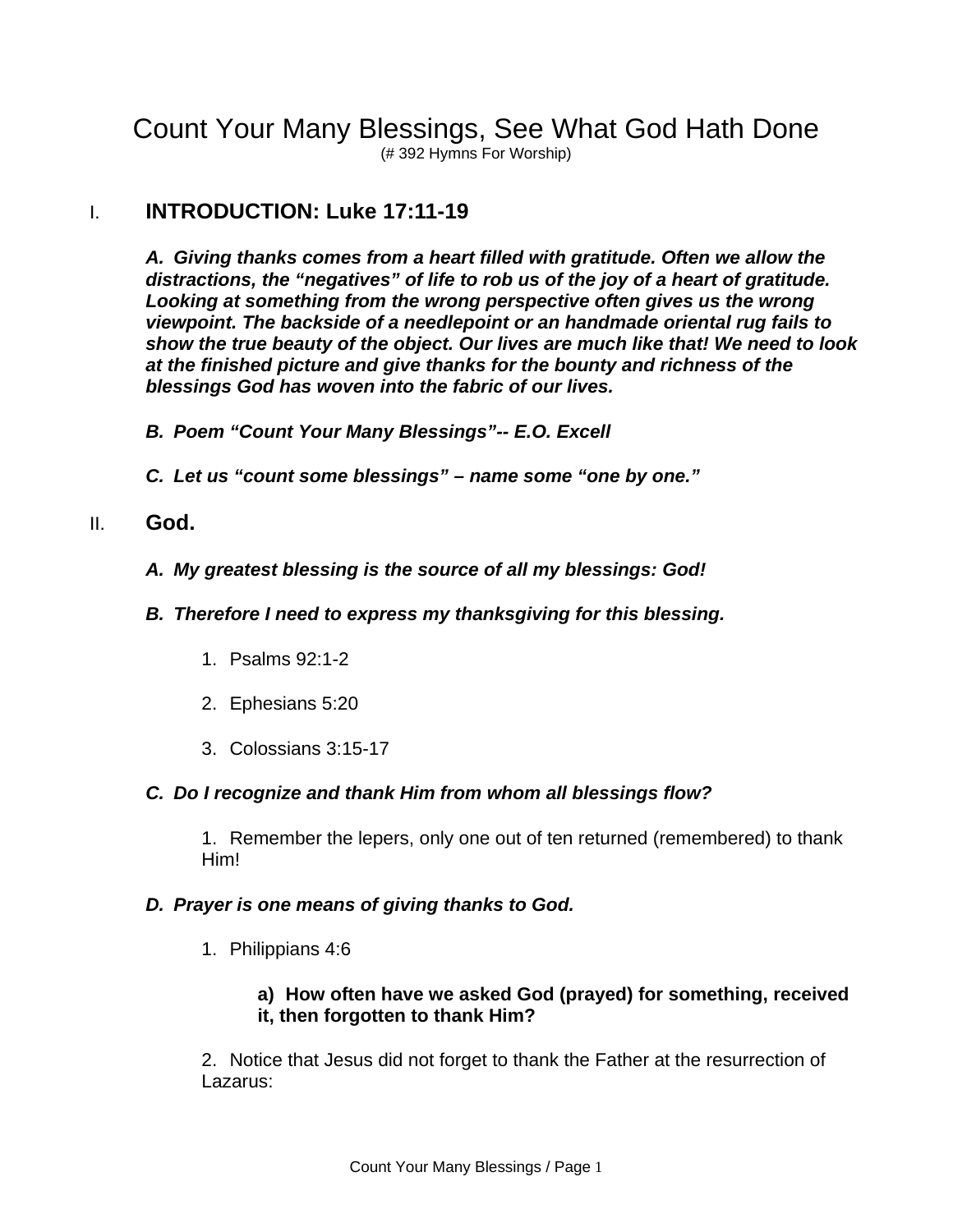#### **a) John 11:41**

3. It is an appropriate part of our prayers! How likely is God to answer our prayers in the future if we do not thank Him for answering those already past?

#### **a) Luke 16:10-12**

4. Let gratitude be your attitude: Christians have been known to pray, "Lord, we than Thee that things are as well with us as they are." And how well are they? They are wonderful! We have been given the gift of salvation – the Son of God – how much better can it be?

5. Remember to be thankful even for the little things. "The air that we breathe and the water that we drink"  $1$ 

# III. **MY WIFE**

#### *A. One of my richest blessings is my loving wife.*

### *B. A loving and faithful spouse is a blessing from the Lord!*

- 1. Proverbs 18:22
- 2. Proverbs 19:14
- 3. Proverbs 12:4

#### *C. She is vital and essential to my life and work.*

- 1. She is involved in the work in ways perhaps unrecognized by others:
	- **a) Teaches classes.**
	- **b) Travels to, and assists in, private studies.**
	- **c) Hosts 100's of people in our home each year.**
	- **d) Proof reads materials.**

**e) Puts up with my always-inconsistent schedule. Always drops what she is doing to assist me.** 

**f) Councils and guides others.** 

<span id="page-1-0"></span>l  $<sup>1</sup>$  Often heard in the prayers of Eric Robinson in this assembly</sup>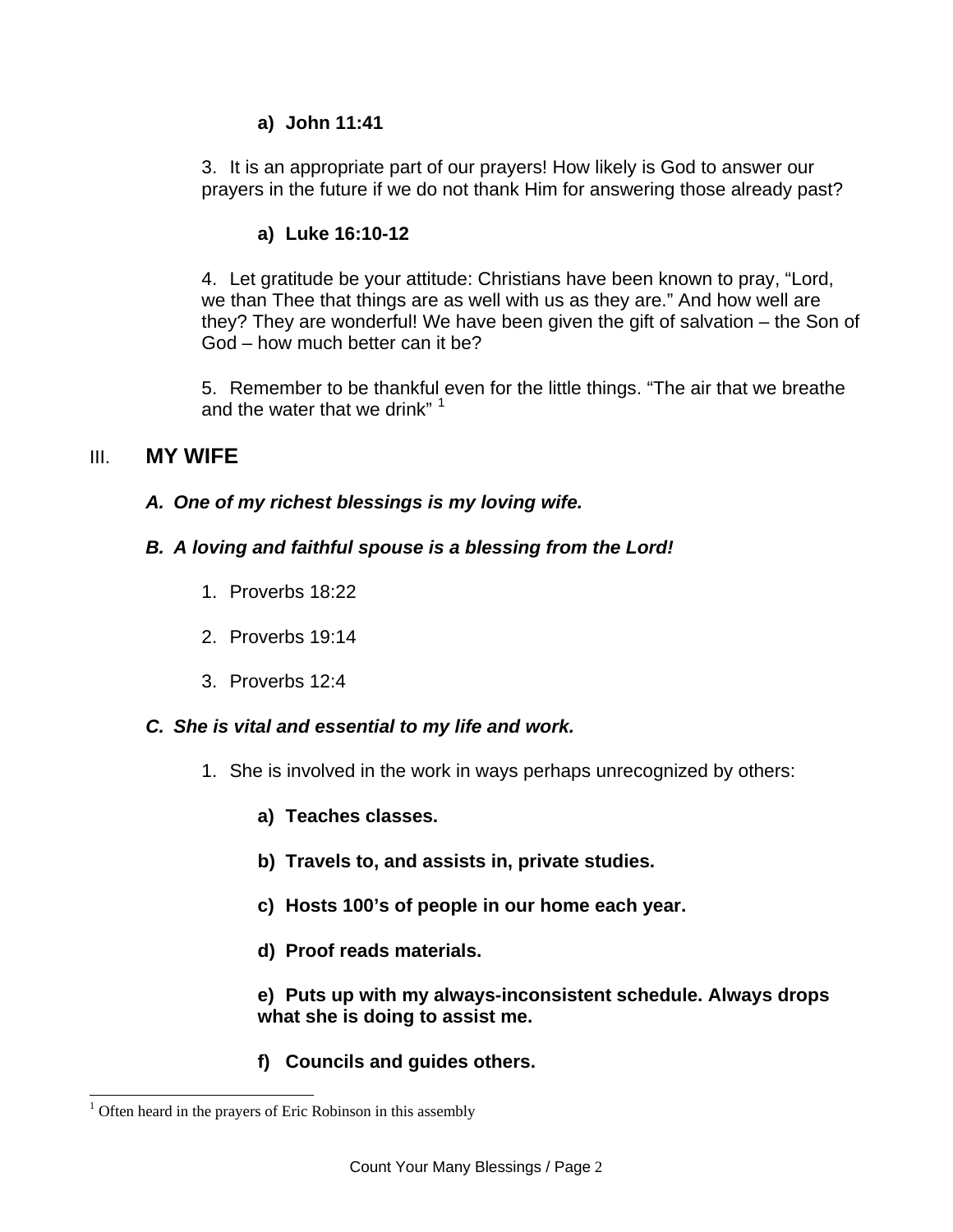- **g) Is my confidant.**
- **h) Is faithful in silence doesn't repeat what she shouldn't.**
- **i) She is wife, mother, and schoolteacher besides.**

#### *D. I should remember and appreciate her.*

- 1. Ecclesiastes 9:9
- 2. Proverbs 5:18
- 3. It is not sufficient to just appreciate her, I need to tell her and show her.

**a) Vermont'ers are famous for their silence. An old farmer in Vermont, after forty years, began to realize what a willing helper his wife had been. One day as they sat together on the porch, he said to her,** *"Wife, you've been such a wonderful woman that at times I can hardly keep from telling you."*

#### **b) If you have been blessed with a good wife – be thankful for her!**

(1) When the worthy woman works hard all day to prepare food for guests, it makes all the difference when someone says "thank-you" or fails to say "thankyou." Such hospitable persons do not act charitably for the thanks they get, but it is only proper to thank others for such sacrifices.

# IV. **MY CHILDREN**

### *A. My children are blessings from the Lord.*

1. Psalms 127:3-5

#### *B. I need to understand and appreciate my children.*

1. Jacob recognized and appreciated his children.

### **a) Genesis 33:5**

2. First, perhaps I forget to thank God for them!

3. Second, perhaps I am busy, preoccupied or just thoughtless and I don't tell my children that I appreciate and love them!

4. Being a parent means being the rule maker, enforcer and the one who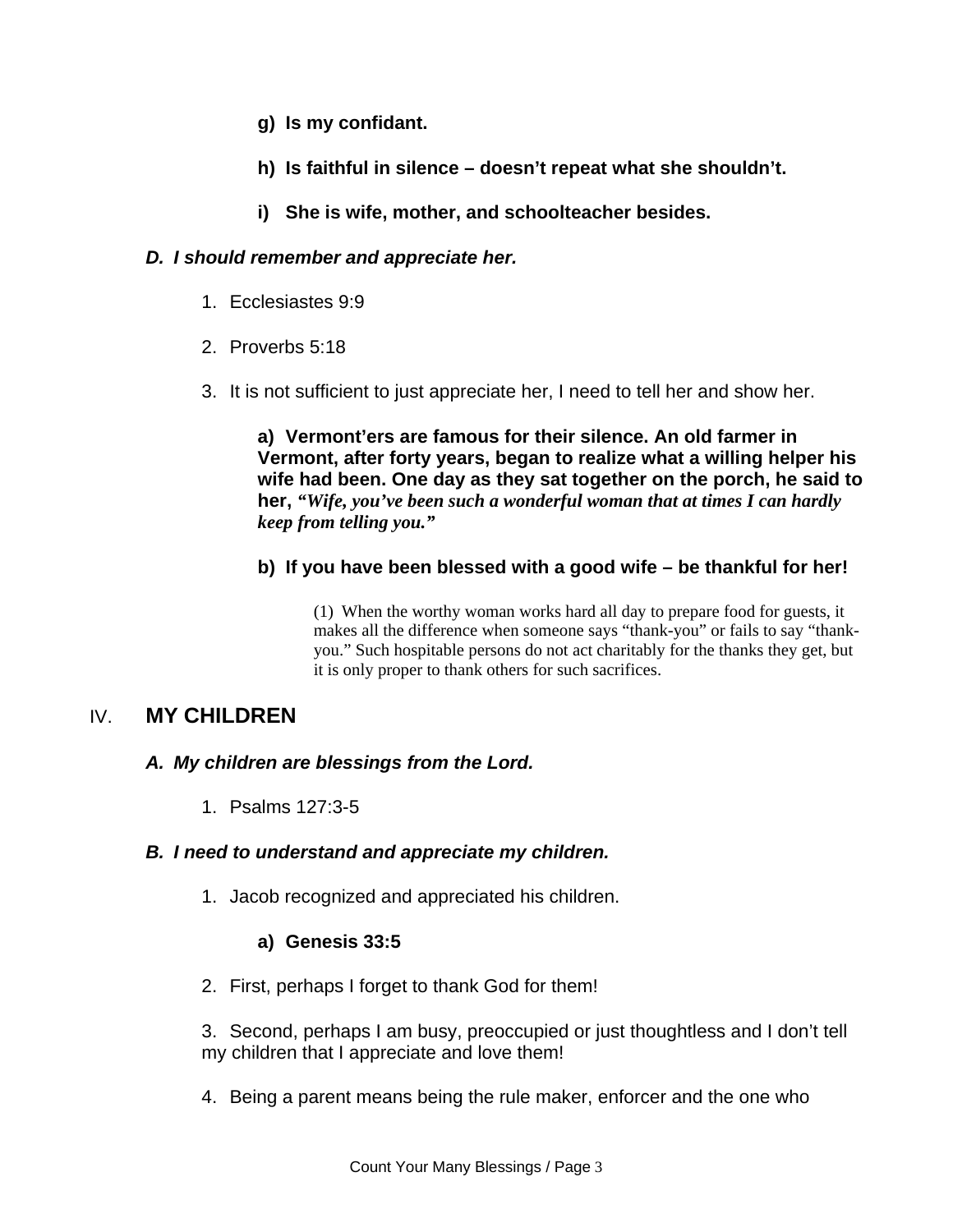#### **a) In the midst of all this, we often fail to give thanks for them, praise them for their good, and tell them that we love them often enough.**

5. I pray for my boys (and daughter-in-law), each one of them. I ask God to help them be the kind of people that He wants them to be – and to keep them from the evil-one.

# V. **MY PARENTS.**

### *A. My parents are a blessing from the Lord.*

1. (They didn't have to be perfect to be a blessing)

2. The first commandment of the Ten Commandments given by God to His children concerning others is "Honor your father and mother."

3. As I grew up the Lord knew I needed instruction, guidance and correction. He blessed me with parents who taught me right from wrong – and taught me to love and obey the truth.

4. Sometimes those lessons were tough and hard, and I really didn't enjoy them or appreciate them at the time, but they proved to be worthwhile.

5. Cf. Hebrews 12:5-11

#### *B. I hope that children here today will remember to say "thank you" to their parents.*

1. To your mother for her love and sacrifice for you.

### **a) Proverbs 31:28**

2. To your father for giving you food, clothing and a house to live in.

### *C. How do you show you are thankful?*

- 1. By telling them "Thank you"
- 2. By honoring them by not complaining about what they provide for you.
- 3. By honoring them by readily and willing doing the work they ask you to do.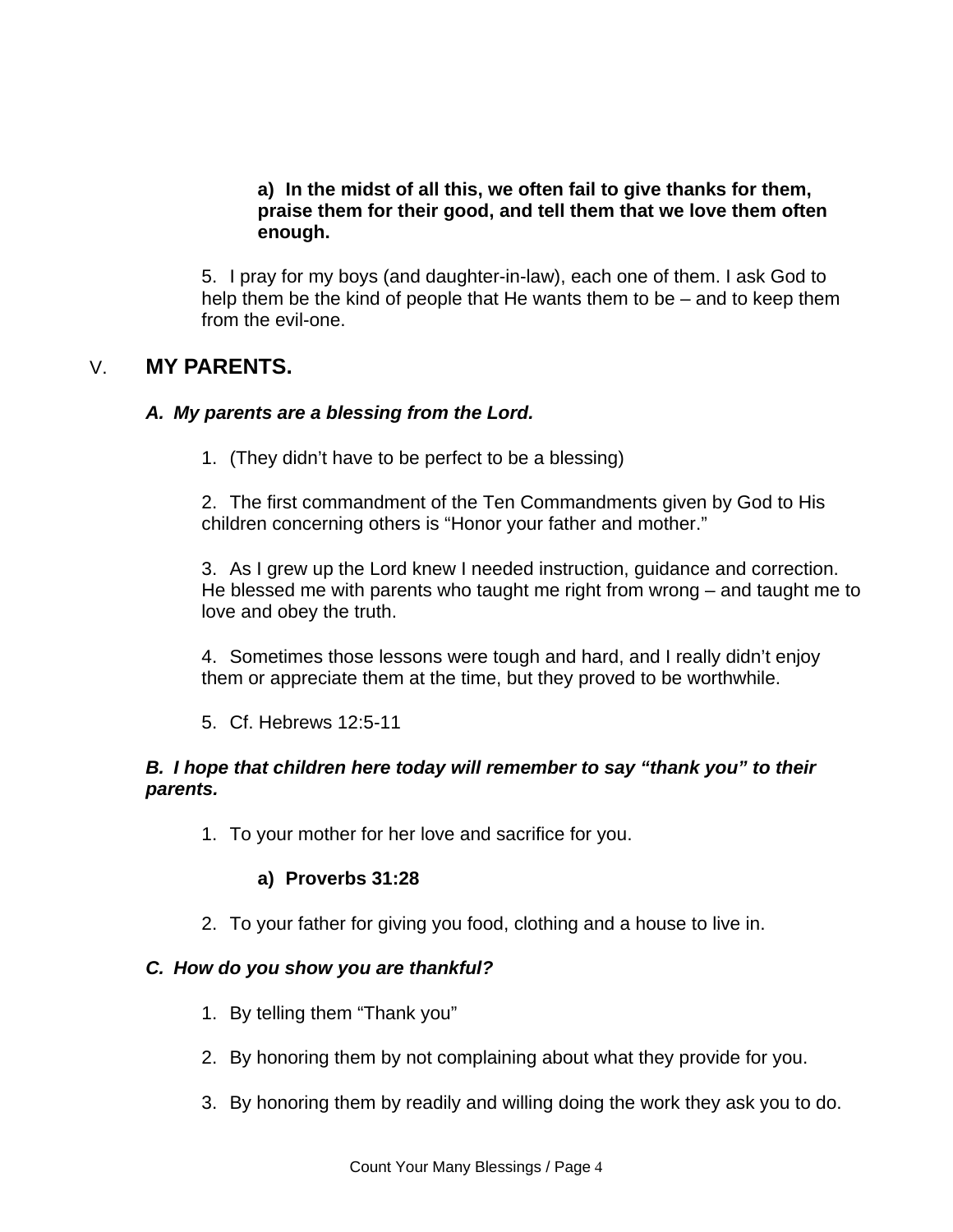- 4. By not arguing or fighting with them over the rules they give you.
- 5. By accepting their instruction and correction.

### *D. A thankless child:*

1. "How sharper than a serpent's tooth it is to have a thankless child"  $2$ 

2. I am sure that all parents would agree to that, but how much more would God concur that this is true about His frequently thankless children!

### **a) May we remember this to the end that we will not commit this terrible sin of being thankless.**

3. It is obvious that many children are not being raised to say, "Thank-you."

**a) When I was a child, my mother did not permit me to forget to be courteous. Children have short memories and need to be taught good habits. It does not hurt to remind them of their need to be thankful and to express it.** 

**b) Story of young college man sharing apartment and cooking duties with roommates – "mighty fine meal" after particularly bad one. "Vowed always to express appreciation for the one who fixed the meal"** 

# VI. **MY BRETHREN.**

### *A. God has blessed me with my brethren.*

1. God has given me a spiritual family that helps me, supports me, prays for me, corrects me, and enriches me!

# **a) Mark 10:30; and in the age to come, eternal life.**"

### *B. I remember you brethren in my prayers.*

1. This is what the apostle Paul did.

# **a) Philemon 1:4**

#### **b) For the faith of the Christians at Rome (Romans 1:8-9), for the faith of the Christians at Ephesus (Ephesians 1:15-16), For the work**

l

<span id="page-4-0"></span><sup>&</sup>lt;sup>2</sup> Shakespeare in "King Lear"